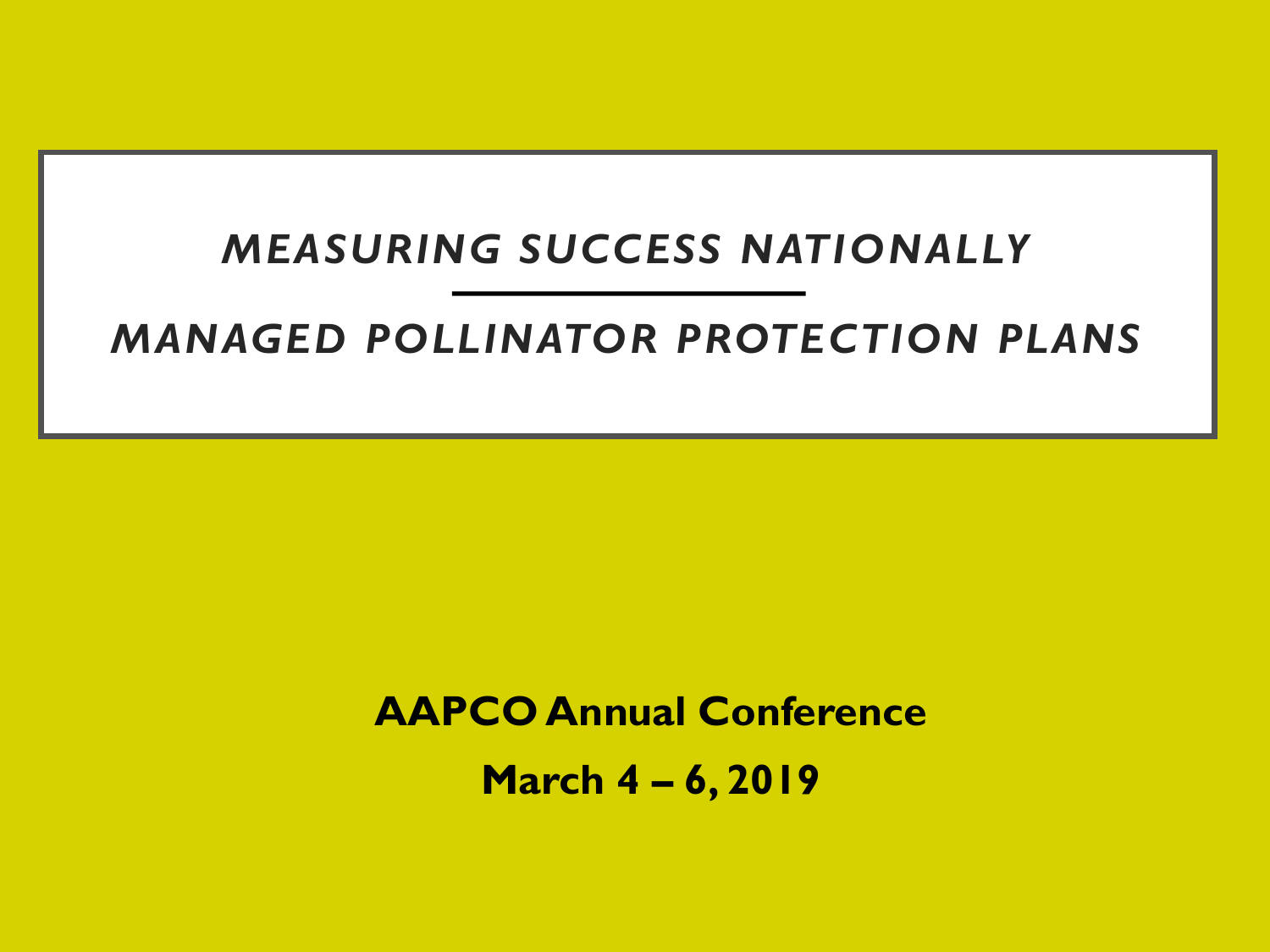

- The Impetus Managed Pollinator Protection Plans
- Current Status of Plans
- Measuring Plan Success
- Looking Ahead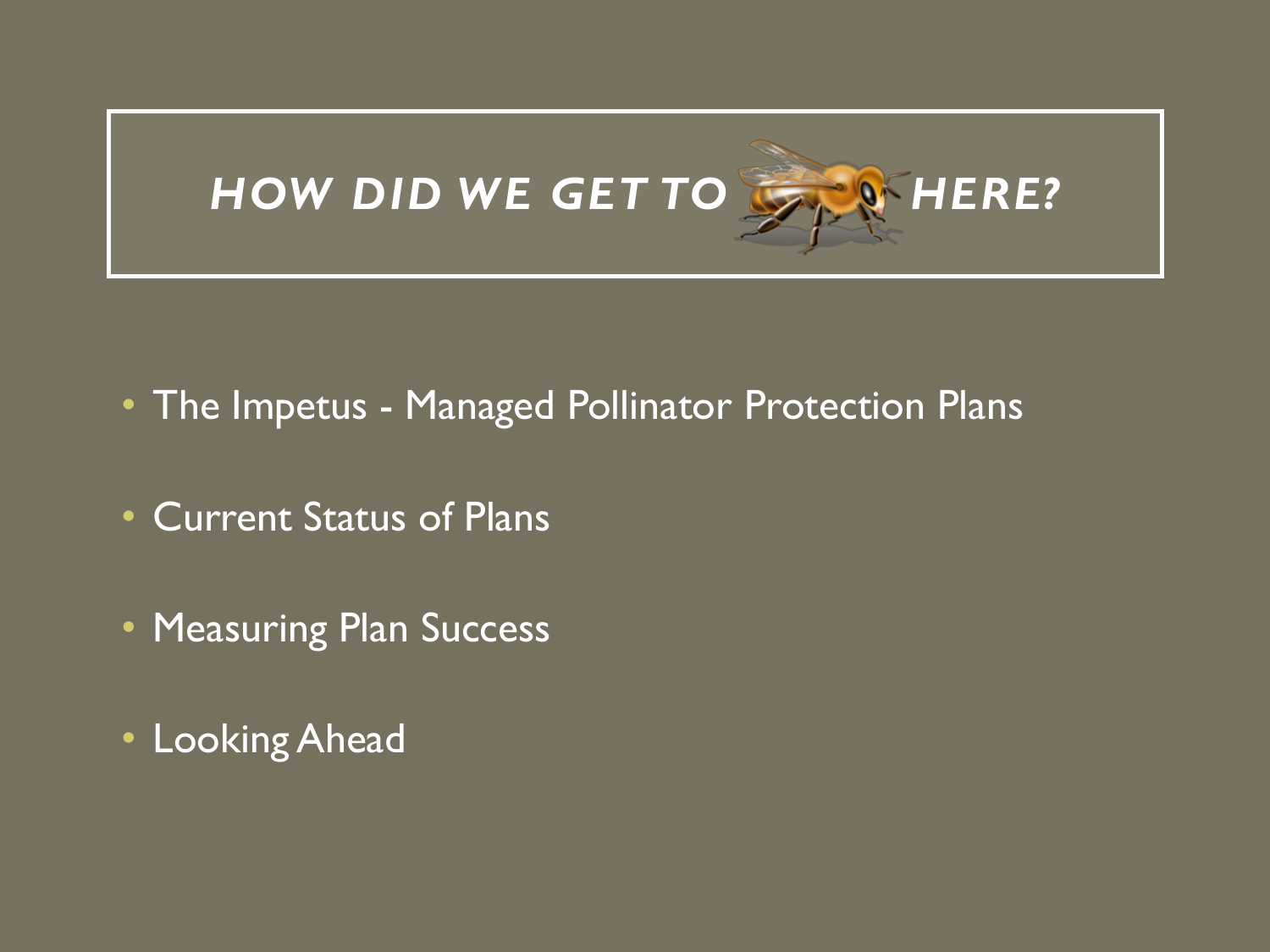### **RESPONSE TO POLLINATOR ISSUES**

- In June of 2014, a Presidential Memorandum was issued which directed a federal Interagency Task Force to create a "*Strategy to Promote the Health of Honey Bees and Other Pollinators*."
- Among other things, the memo specifically directed the EPA to *engage state lead agencies for pesticide regulation in developing state managed pollinator protection plans as a means of mitigating the risk of pesticides to honey bees and other managed pollinators..*.
- As a result of the Presidential Directive, the "*National Strategy to Promote the Health of Honey Bees and other Pollinators"* was released on May 19, 2015.

#### **SFIREG**

- *Final Guidance for State Lead Agencies for the Development and Implementation of Managed Pollinator Protection Plans (June 2015)*
- *Potential measures for State Managed Pollinator Protection Plans (December 2015)*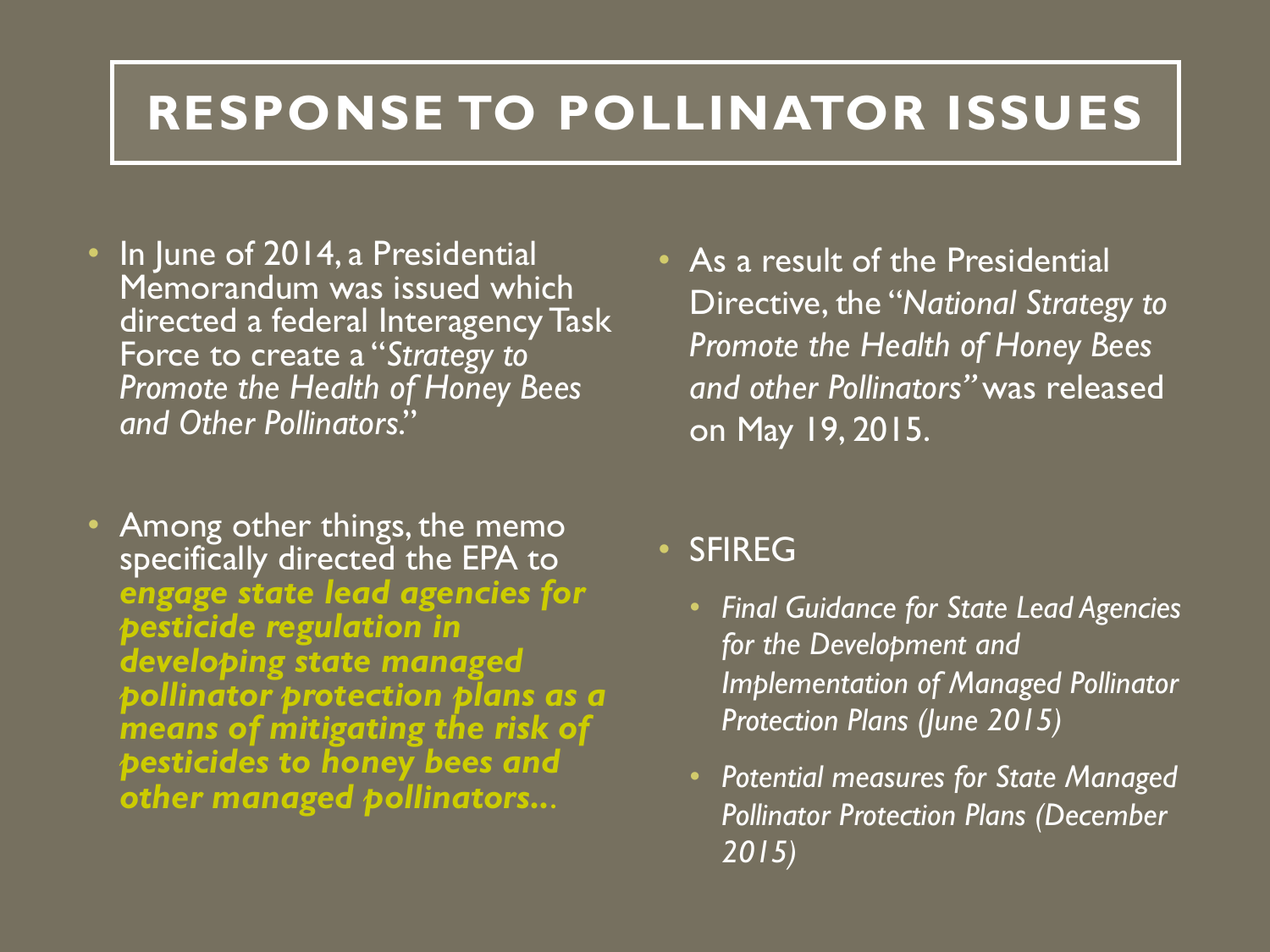### **STATUS OF STATE PLANS\***

- Inventory all 50 States
- 44 or 88% of States have or intend to have a Plan
	- Various stages of development
- 23 or 52% of State Plans have been completed
	- 4 or 17% of completed Plans undergoing additional amendments at time of inventory

*\*AAPCO MP3 Inventory (January 2018*)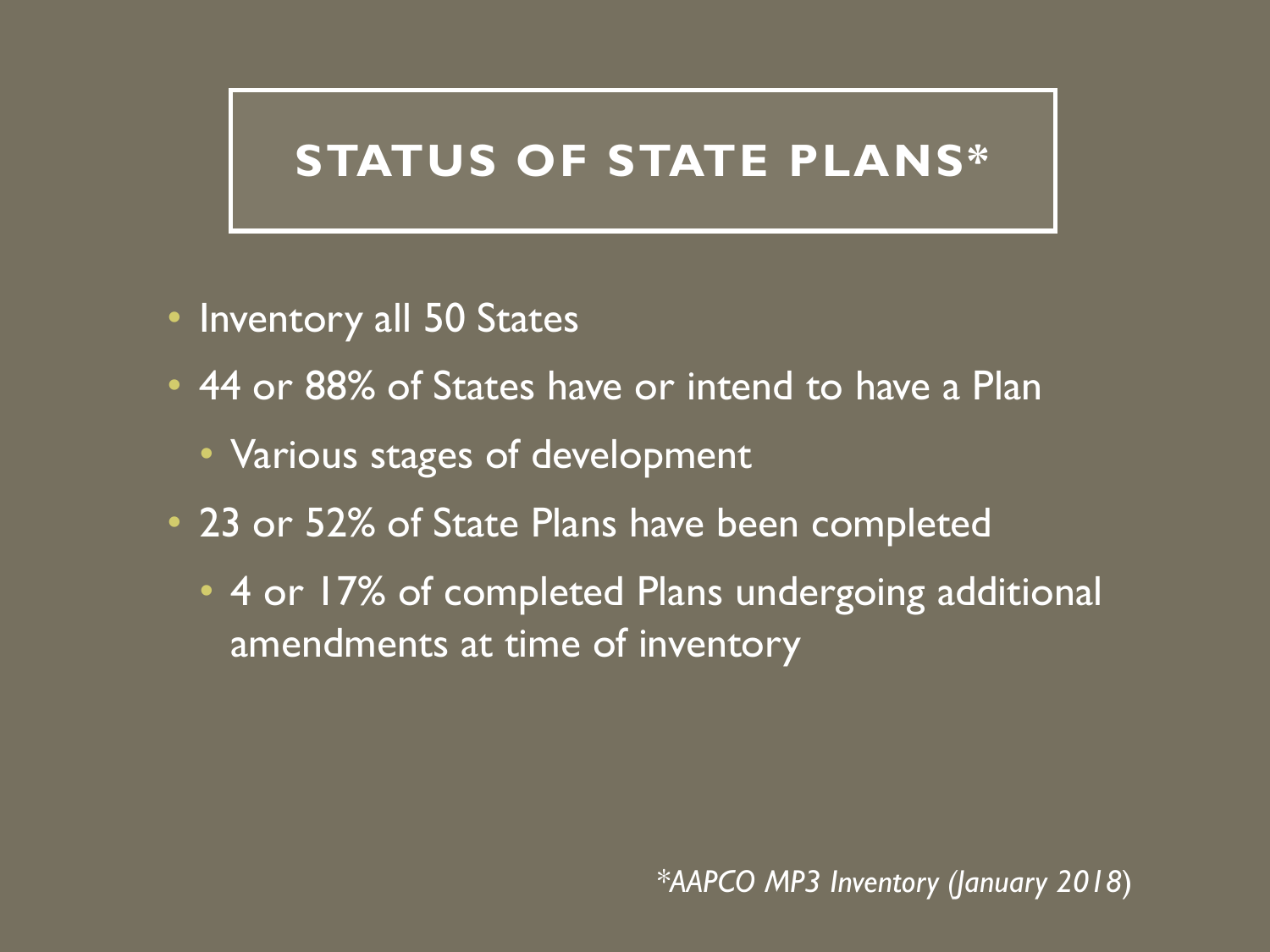#### **- EPA'S DILEMMA - MEASURING SUCCESS OF SIMILAR BUT DIVERSE PLANS**

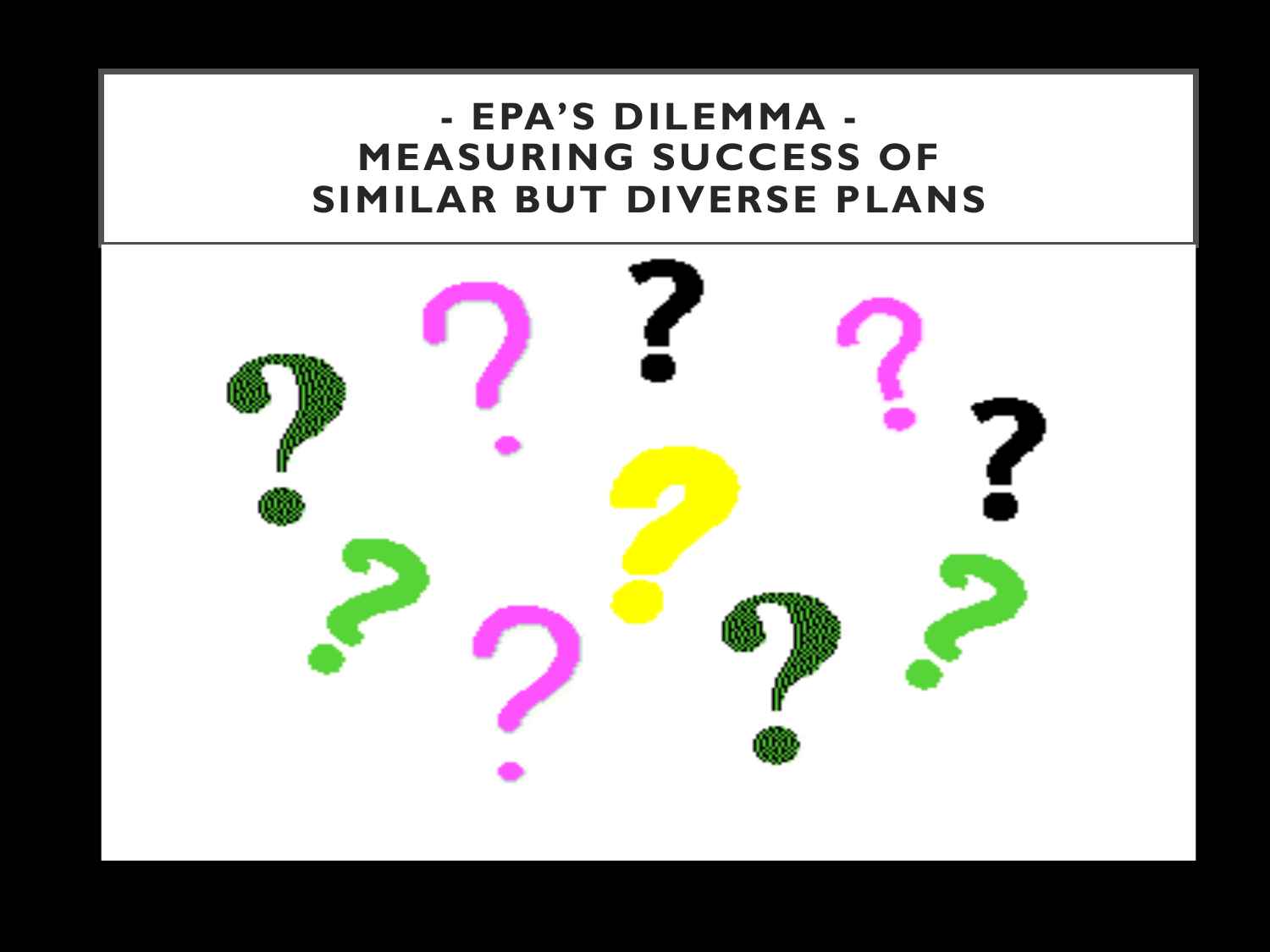### **DEVELOPMENT OF A NATIONAL ASSESSMENT**

#### **PPDC**

- Charged with providing recommendations to EPA to use in evaluating the effectiveness of pollinator protection plans at a national level; and
- Developing a strategy to communicate that effectiveness to the public.
- Recommendation was presented and accepted by the full PPDC (November 2017).

### **STATES/TRIBES/ TERRITORIES**

- AAPCO/SFIREG leadership provided initial input into recommended national assessment.
- Presented to Full SFIREG for comments and suggested revisions (June 2018).
- Revised national assessment forwarded to EPA for comment (January 2019).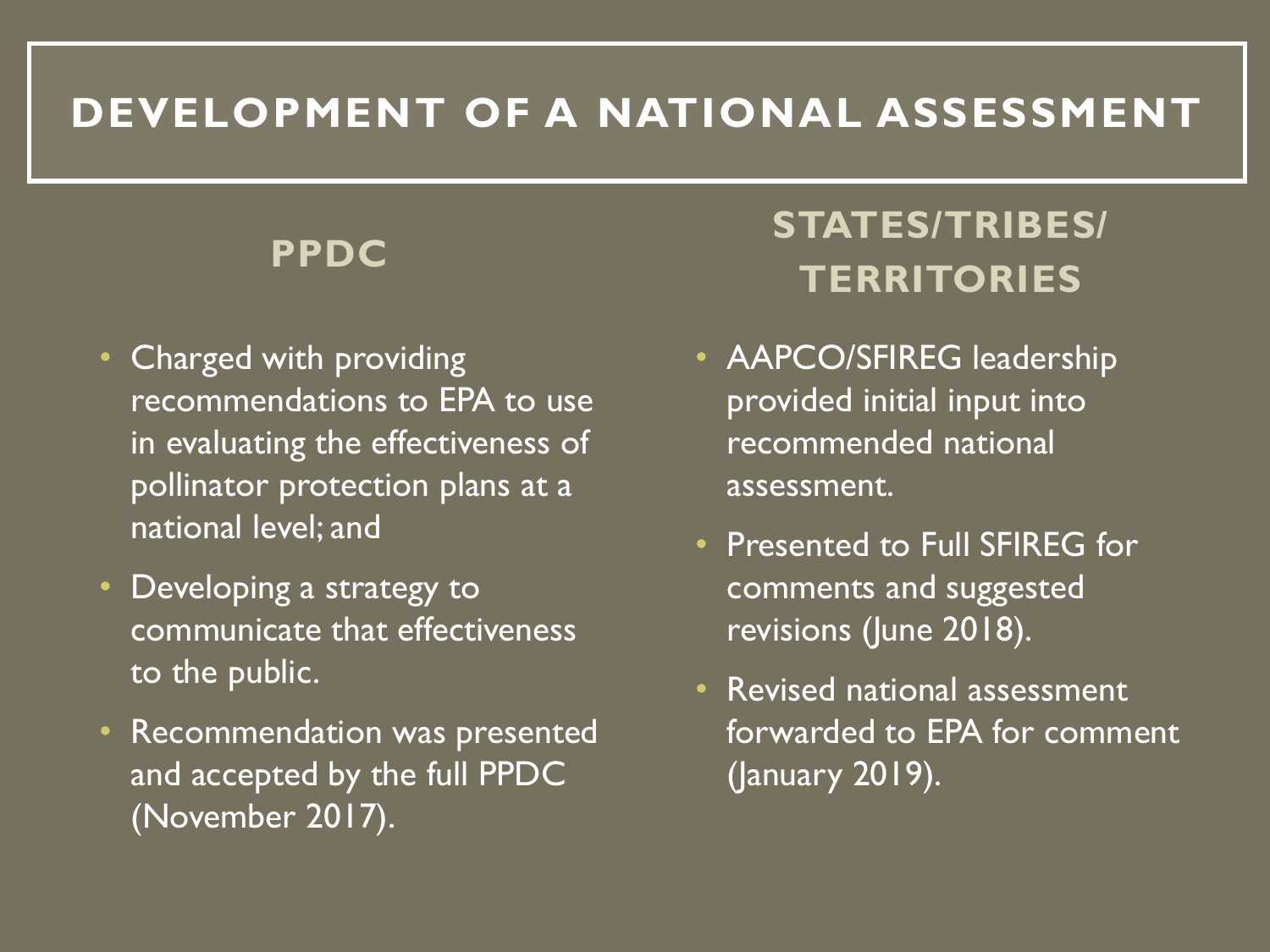### **PROPOSAL**

• Utilizes Survey Instrument

- Outputs & Outcomes
- Aggregate Assessment
- Provides Flexibility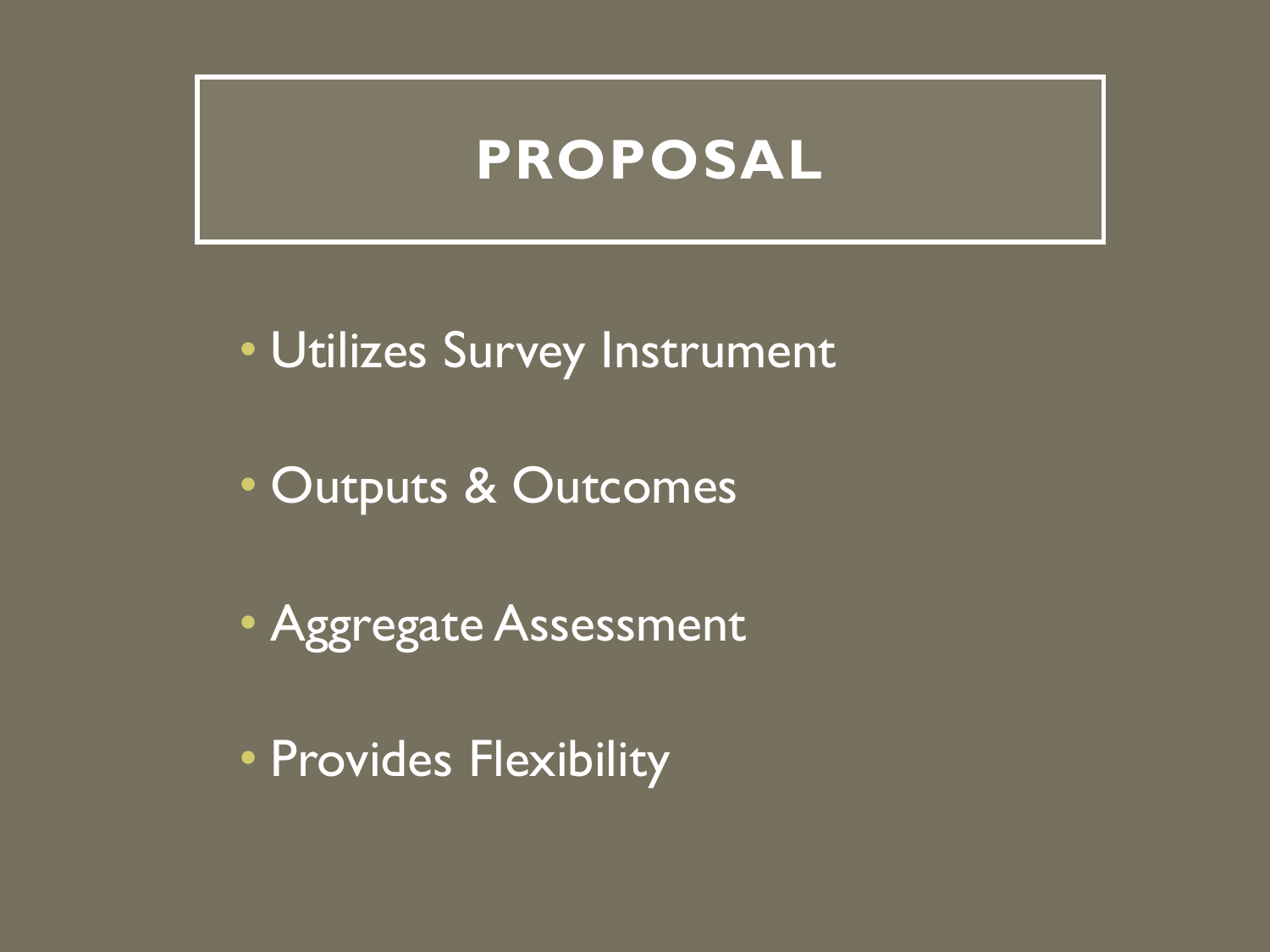### **SURVEY INSTRUMENT**

#### • Questions focus on:

- Critical plan elements (reference *Guidance for State Lead Agencies for the Development and Implementation of Managed Pollinator Protection Plans [SFIREG, June 2015]*)
- Other questions to gather information on state/tribal/ territorial specific components that reflect the uniqueness of the jurisdiction
- Utilize AAPCO SFIREG to facilitate the distribution of the survey instrument
- Communicate the survey results to EPA

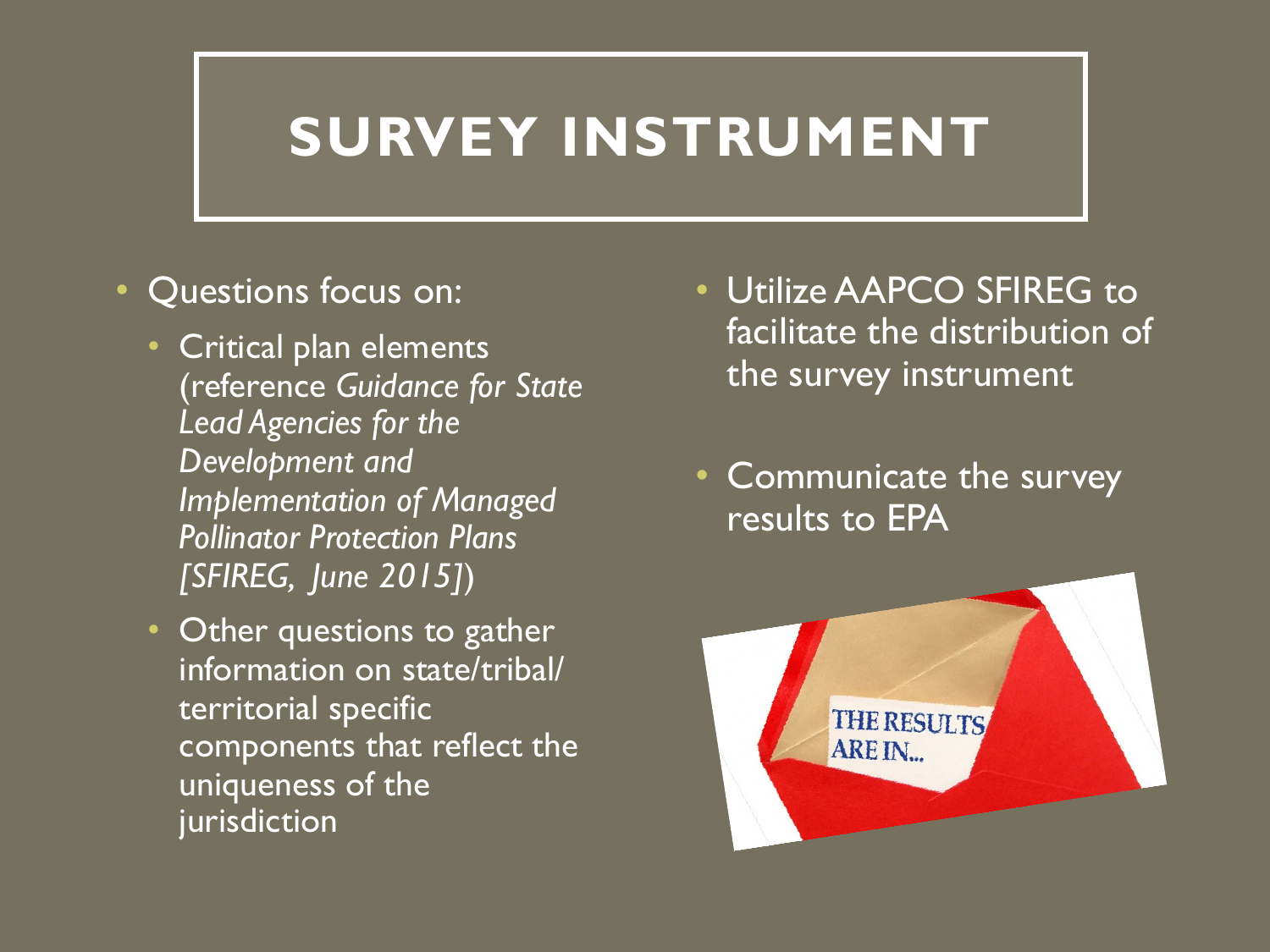### **LOOKING AHEAD**

- EPA will have the opportunity to comment on the AAPCO/SFIREG final survey instrument to measure the success of state/tribal/territorial pollinator protection plans:
	- Distribution
		- Timing
		- Frequency
	- Communication Strategy
- AAPCO/SFIREG will continue to assist EPA effort to determine the efficacy of managed pollinator protection plans.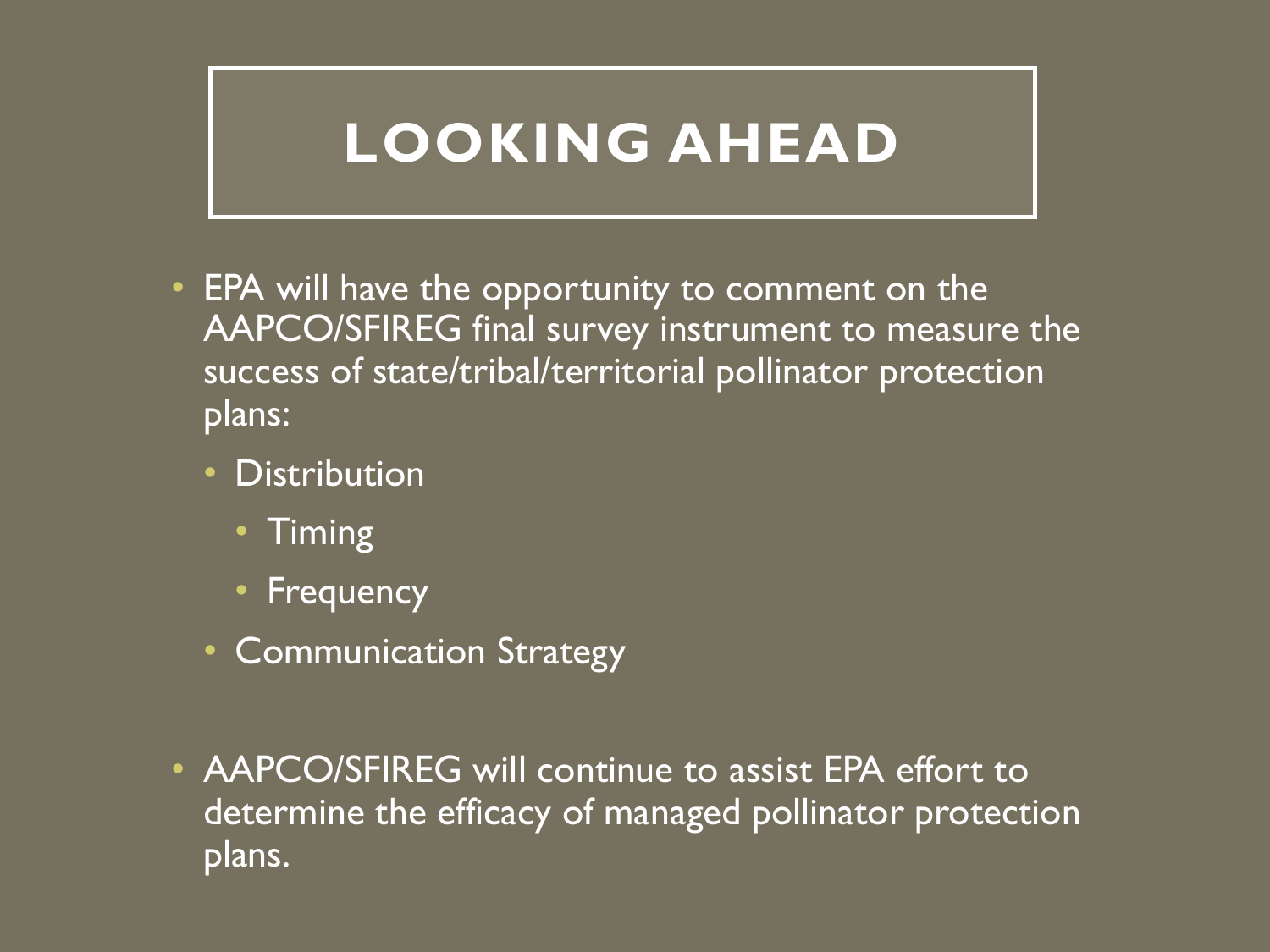# **ADDITIONAL INFORMATION**

### **www.aapco.org**

### **Pollinator Protection SFIREG**

# **https://www.epa.gov/pesticides Pollinator Protection Pesticide Program Dialogue Committee**